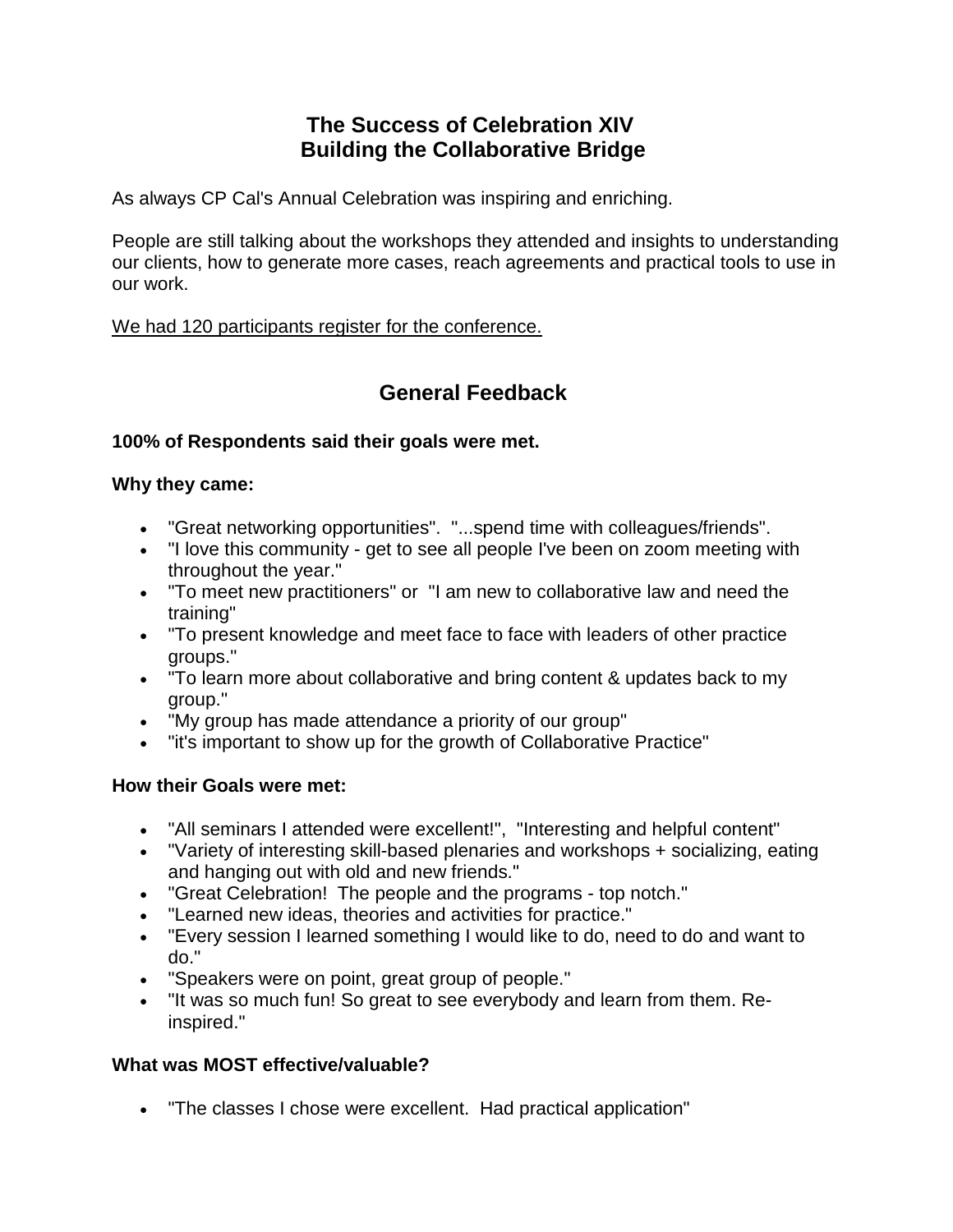- "Opportunity to honor Eureka award winner."
- "Clear descriptions and handouts in Agreement Readiness"
- "Thought provoking, Ellison Plenary and James Walton's ideas to meet clients where they are."
- "Presentations I attended were well done. I most appreciated the genuine passion of the professionals here. Great food!"
- "Grateful for the delegates meeting left me feeling engaged and excited."
- "Hard to choose! The mortgage workshop was my favorite."
- "Big Rocks seminar great concept for moving clients toward points of commonality and settlement."
- "Associating with friendly, like-minded professionals"
- "Small size groups, reputable and experienced presenters." "Hearing from experts"

# **Some Workshop Highlights:**

### **Sharon Strand Ellison's Plenary on Sunday and her workshop both received Rave Reviews: Powerful Non-Defensive Communication: Cutting Edge Skills for Defusing Defensiveness, Often Instantly.**

Participants admired how Sharon Ellison helped us understand our current culture of using words that build defensiveness in others and create more adversarial responses rather than understanding each other.

She gave poignant examples of how to mindfully ask questions to seek to understand one another's feelings or perspective. She shared how to disarm a bully or one who is using inappropriate behavior or language.

Her techniques result in raising awareness of how paying attention to our words and how we express them helps our collaborative profession and the world at large with non adversarial dispute resolution.

#### **Best Practices for Support Agreements Considering Clients' Emotions with**

**speakers: Warren Sacks, Stephanie Maloney and James Walton** explored concepts of understanding and meeting clients where they are by defining 4 different styles to approaching agreements. James Walton presented the 4 styles of approaches to problem-solving and then added extra layers of complexity with regard to underlying motivations to meet their own needs for reward or avoid conflict. Dr. Walton went on to help participants understand language that each client would be more receptive to and how avoid triggering emotion in clients.

#### **Agreement Readiness: How Full Interdisciplinary Teams Bring Clients to Agreement Readiness. Speakers: Carol Hughes, Bart Carey and Cathleen Collinsworth.**

"Valuable insights into the importance of preparing clients individually and a team for agreement readiness" "Gave a consistent language for all professionals to use to